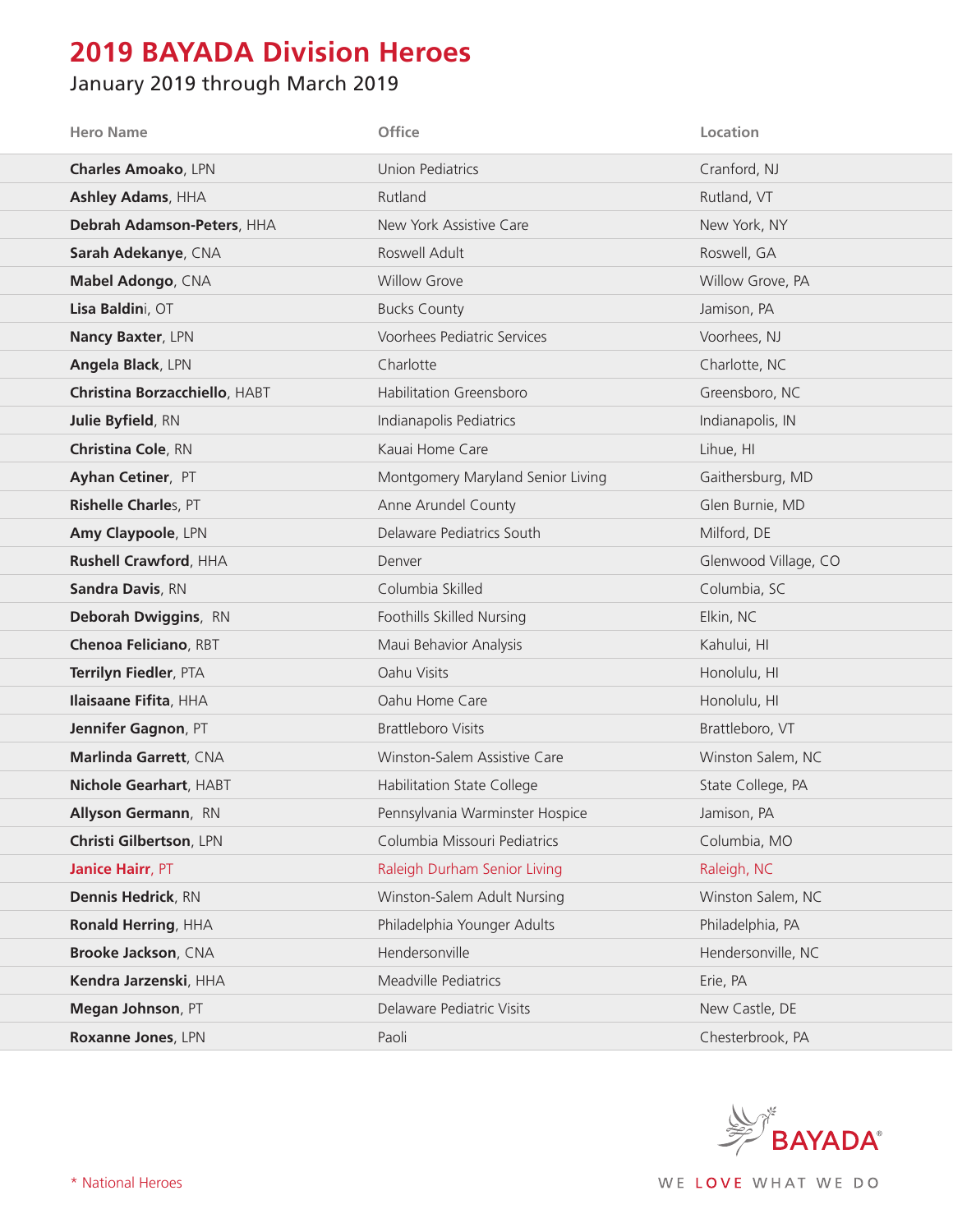| <b>Hero Name</b>              | Office                           | Location          |
|-------------------------------|----------------------------------|-------------------|
| Georgette Kavka Kandrak, RN   | Delaware County Pediatrics       | Broomall, PA      |
| Hawah Kebbay, LPN             | South Atlanta Pediatrics         | McDonough, GA     |
| Brittney Keith, LPN           | Indiana County Adults            | Blairsville, PA   |
| Dianah Kieskka, LPN           | Mechanicsburg Pediatrics         | Mechanicsburg, PA |
| Sarabeth Kilbreth, RN         | Forsyth County Visits            | Winston Salem, NC |
| <b>Carmel Kinsley, RN</b>     | Jamison Adult Nursing            | Jamison, PA       |
| Pamela Kleckner, LPN          | Michael Detwiler                 | Bethlehem, PA     |
| Kristina Kollasch, LPN        | St. Paul Pediatrics              | Shoreview, MN     |
| Heather Lawson, RN            | Pediatric Cherry Hill            | Cherry Hill, NJ   |
| <b>Haybert Louchie, LPN</b>   | <b>Luzerne County Pediatrics</b> | Wilkes Barre, PA  |
| Eden Love, LPN                | Foothills Skilled Nursing        | Elkin, NC         |
| Jamie Lowe, CNA               | Pediatrics of Winston-Salem      | Winston Salem, NC |
| Lisa Lucchese, RN             | <b>Suffolk County Skilled</b>    | Hauppauge, NY     |
| Sarah Lyons, HHA              | <b>Greenville Adults</b>         | Greenville, NC    |
| Caitlin Marek, OT             | Senior Living BAYADA at Inspira  | Woodbury, NJ      |
| Elaine McKane, RN             | Toms River                       | Toms River, NJ    |
| Georgina Minwegan, RN         | St. Paul Pediatrics              | Shoreview, MN     |
|                               |                                  |                   |
| <b>Anita Morrison, CNA</b>    | Fayetteville State Programs      | Fayetteville, NC  |
| <b>Donna Nixon, RN</b>        | <b>Shrewsbury Pediatrics</b>     | Shrewsbury, NJ    |
| Sandra Norton, RN             | <b>Hickory Pediatrics</b>        | Hickory, NC       |
| Florence Okari, LPN           | Raleigh Adult Nursing            | Raleigh, NC       |
| Fallon Paciotti, HHA          | Clarks Summit Pediatric          | Clarks Summit, PA |
| Peggy Partridge, RN           | Vermont Brattleboro Hospice      | Brattleboro, VT   |
| Angela Phillips, LPN          | <b>Hickory Pediatrics</b>        | Hickory, NC       |
| Janeth Posas, CNA             | Columbia Skilled                 | Columbia, SC      |
| <b>Anthony Potter, RN</b>     | Camden County Visits             | Cherry Hill, NJ   |
| Sreejesh Prabhakaran Nair, RT | <b>Guilford County Visits</b>    | Greensboro, NC    |
| Michelle Price, LPN           | Hackensack Adult Nursing         | Saddle Brook, NJ  |
| Jewel Reagan, RN              | Delaware County South            | Milford, DE       |
| Jessica Ryan, RN              | Wilkes-Barre-Scranton Visits     | Pittston, PA      |
| <b>Chelsey Semilla, RN</b>    | James County Visits              | Williamsburg, VA  |
| Graciela Sandoval, CHHA       | Camden Adults                    | Pennsauken, NJ    |
| Donna Schewe, LPN             | Lock Haven Pediatrics            | Lock Haven, PA    |
| Joshua Servellon, LPN         | Downingtown Adult Nursing        | Downingtown, PA   |